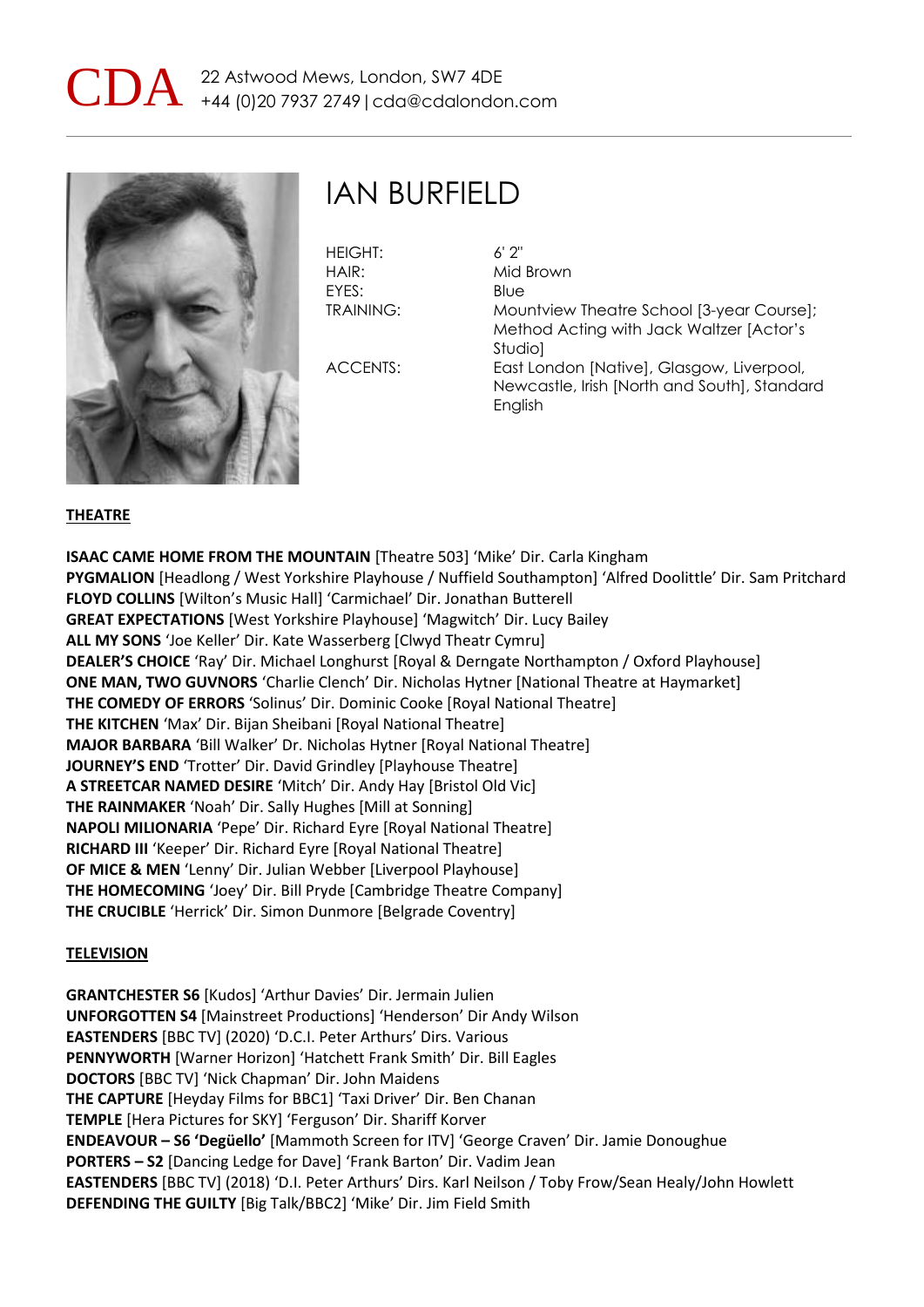# IAN BURFIELD

**TELEVISION cont.**

**PRESS** [Lookout Point for BBC] 'Jack Kingsley' Dir. Tom Vaughan **SILENT WITNESS** [BBC TV] 'DI Alex Hunter' Dir. Thaddeus O'Sullivan **VERA: Blood and Bone** [ITV Studios] 'Iain Hobswain' Dir. Paul Gay **LOVE SICK** [Recall TV] 'Stall holder' Dir. Gordon Anderson **HOLBY CITY** [BBC TV] 'Nigel Westwood' Dir. Jermain Julien **PRIME SUSPECT 1973** [ITV] 'Sgt Bob Turner' Dir. David Caffrey **HUMANS – S2** [Kudos for Channel 4] 'Gavin' Dir. Lewis Arnold / Carl Tibbetts **FRONTIER** [Take the Shot] 'The Mule' Dir. Brad Peyton **DOCTORS** [BBC TV] 'Colin Cooper' Dir. Tracey Larcombe **CALL THE MIDWIFE** [Neal Street Prods] 'Maurice' Dir. Sheree Folkson **STAN LEE'S LUCKY MAN** [Carnival] 'Foreman' Dir. Brian Kelly **HIM & HER – S1-4** [Big Talk] 'Mike' Dir. Richard Laxton **HOLBY CITY** [BBC TV] 'Derek Timmins' Dir. Jamie Annett **LIVE AT THE ELECTRIC: UNDERTAKERS SKETCH** [Avalon] Dir. Andrew Gaynord **THE SECRET OF CRICKLEY HALL** [BBC TV] 'DI Michael' Dir. Joe Ahearne **WAY TO GO** [BBC3] 'George' Dir. Catherine Morshead **MAYDAY** [Kudos] 'Searcher' Dir. Brian Welsh **PUBLIC ENEMIES** [Tiger Aspect] 'DCI Andy Parkham' Dir. Dearbhla Walsh **CASUALTY** [BBC TV] 'Edmond' Dir. Ben Gutteridge **CORONATION STREET** [ITV] 'Drayman' **INJUSTICE** [Greenlit Prods] 'Terry Cooper' Dir. Colm McCarthy **NEW TRICKS** -**Fresh Starts/Where There's Smoke** [Wall to Wall] 'DI Patrick Pedfield' Dirs. Robin Sheppard & Julian Simpson **MERLIN** [Shine] 'Nollar' Dir. Ashley Way **MY FAMILY** [DLT Ents] 'Terry' Dir. Ed Bye **MIDSOMER MURDERS – The Made-To-Measure Murders** [Bentley] 'Derek Soper' Dir. Peter Smith **CASUALTY** [BBC TV] 'Terry' Dir. Will Sinclair **HEARTBEAT** [ITV Prods] 'Venner' Dir. Judith Dine **MISSING** [Leopardrama] 'Eddie' Dir. Jenny Ash **THE BILL** [Talkback Thames/Soko Leipzig] 'Jimmy Thompson' Dir. Robert del Maestro / David Holroyd **THE FIXER** [Kudos] 'Stevie Kent' Dir. John Strickland **NO SIGNAL** [You, Me 'n' Him] 'Hank – America's Next Serial Killer' Dir. Pete Cain/Gus Hurdle **THE COLOUR OF MAGIC** [Mob films for Sky] 'Ymor' Dir. Vadim Jean **LEWIS – And the Moonbeams Kiss the Sea** [ITV Prods] 'Jeffreys' Dir. Dan Reed **EASTENDERS** [BBC TV] 'D.I. Kelly' Dirs. Jamie Annett / Karl Neilson / Clive Arnold / Ed Bazalgette / Will Sinclair / Peter Rose / John Greening **THE BILL** [Talkback Thames] 'Murray Tyler' Dir. Karl Neilson **ROBIN HOOD** [Tiger Aspect] 'Brooker' Dir. Declan O'Dwyer **HEARTBEAT** [YTV] 'Terry Parsons' Dir. Adrian Bean **DREAM TEAM RETRO** [Hewland International] 'Harry Sidwell' Dir. Rob MacGillivray **INSPECTOR LYNLEY** [BBC TV] 'DS Hanford' Dir. Jonathan Fox-Bassett **GOLDEN HOUR** [Talkback Thames] 'Euan' Dir. Tim Leandro **HOLBY CITY** [BBC TV] 'Grant Saunder' Dir. Paul Kousoulides **NATHAN BARLEY** [Talkback] 'Bailiff' Dir. Derrin Schlesinger/ Chris Morris **THE LAST DETECTIVE** [Meridian] 'Adrian' Dir. David Tucker **FAMILY BUSINESS** [Tiger Aspect] 'Mr Adkins' Dirs. Tom Shankland & Sarah Harding **SWEET MEDICINE** [Carlton] 'Alan' Dir. Terry McDonough